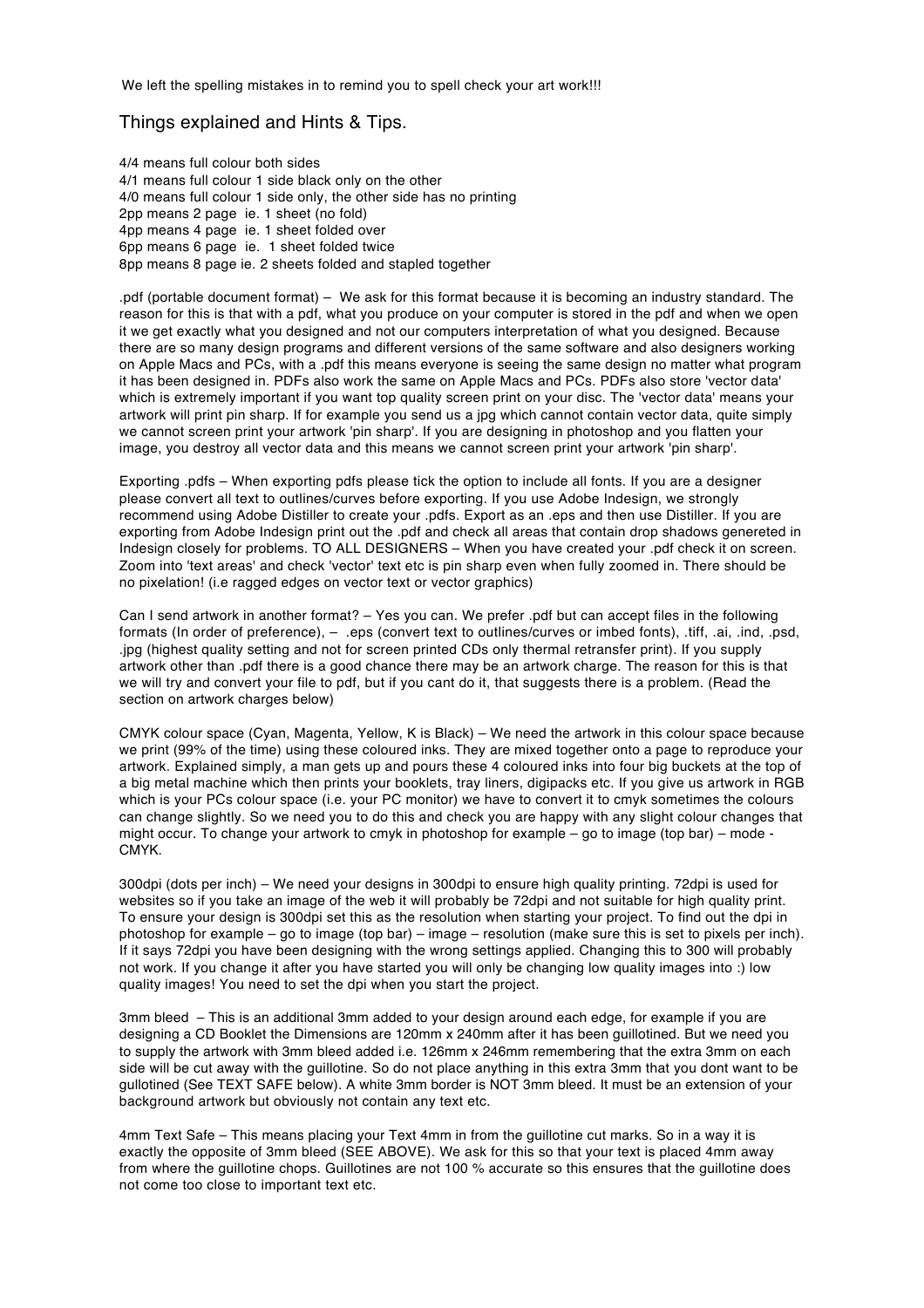Charging for Artwork Corrections!!! – You are trying to charge me for artwork corection you Capitalist Cheats! Why don't you just put your prices up and be honest!! You only want .pdfs because I don't know how to make them you irritating gits!! Just print my artwork as is and stop annoying me I need my discs now!! – Hmmm – We usually take a deep breath at this point and think of everything that is good and kind in the world like little cute puppies and kittens :) – Yes this is a subject that can irritate everyone, 'the client' because they may secretly believe we are trying to get more money out of them (because are quality is so high and are prices so low), 'Our designers (artwork checkers)' who get artwork placed in front of them that they know from experience will not print well or is simply the wrong dimensions, has no bleed, is 72dpi instead of 300 dpi etc etc etc. They have to give it back to the project manager who doesnt want it back! because the client wants the CDs in a hurry and they have to tell the client who (go back to the start of this paragraph to hear the comments!) Anyway the bottom line is that we have an extremely good reputation for producing high quality products!! Plain and simple. We know what we need from you to produce high quality results and if we dont get that, we would (with respect) rather you used another company who arnt as bothered if the job looks shoddy. Our returning customers know that and trust us! We usually charge around £12 – £15 + vat for common artwork corrections (if they can be fixed!). We also explain what the problem/ problems are so the client can make sure they don't happen again. Sometimes, especially with replicated screen printed designs we have to completely redo the artwork. We charge this honestly and with integrity and when our clients receive the finished job they usually see why we changed what we changed and are greatfull that we didnt 'get the arm in'. Some companies do seem to have a reputation for being a bit over zealous with artwork charges. But in their defence, 60% of jobs come in and the artwork is, to put it bluntly 'wrong'! If a client goes away secretl thinking we charged them just because we wanted to get a few pounds extra on top of the job, that client will not come back! We only charge when the artwork is wrong.

Turn around times for CD replication – We quote approximate turnaround times when we quote. But be aware that by the time we quote and you get your project finished and sent to us, turnaround times can have changed dramatically. We cannot guarantee delivery times and can only give you an approximate date. If you need a confirmed despatch date please ask for confirmation via email as telephone conversations cannot be confirmed. This is especially true in the run up to Christmas when turnaround times can be extremely long. Standard turnaround times are around 9 – 12 working days from when we receive your correct artwork/audio. If you are planning a relase for the Christmas market we recommend you get your finished audio/artwork to us by the beginning of November to be sure you have the product in hand in time to sell it for Christmas. Finally, if you have a specific date you need your order back by, please confirm this on your order form in large writing. If we cannot meet your deadline we may suggest an alternative solution.

Turn around times for CD-R/DVD-R Duplication – We can turn these around quickly. Usually around  $2 - 4$ working days. Although in the run up to Christmas this will increase.

Hints for designing artwork for CD-R/DVD-R Discs for under 500 units (ie just the disc design. this advice is not for the paper bits).

Don't cut out the centre hole in your CD design. We will do this. We prefer to recieve your CD design as a square rather than with the circular edge cut out. We will do this. Due to the nature of thermal retransfer printing 'Pantone' colours are printed CMY.

Hints for designing artwork for glass mastered CD Discs – 500 units & upwards screen printed (ie just the disc design. this advice is not for the paper bits)

## Follow our templates! and not another companies.

If you are not sure about the centre hole and stacking ring dont put it in we will do it.

Disc Design. Check your own CD collection and you will see that most comercial CDs have quite basic on disc designs. The reason being that they are screen printed! The top designers know this and keep the design quite simple and put most of their efforts into the paper bits! Screen print is not good at reproducing gradients and fine detail. Check your CD collection and follow their lead.

If you want a high quality photograph with lots of gradients and fine detail then we will need to print your disc using litho. This costs more! Check with us first!

If you want colour and really professional finish use pantone colours.

If you dont know what a pantone colour is then I suggest you get a designer to design the on disc art or ask us to do it. We charge around £19 + vat for a basic CD design (just the disc) or around £29 -£39 + vat for something more intricate. This includes copyright round edge, CD audio symbol etc.

It is important to keep all your text 'vector' when screen printing unto CDs. This keeps the text pin sharp! If you dont know what vector is then I suggest you get a designer to design the on disc art or ask us to do it. We charge around £19 + vat for a basic CD design (just the disc) or around £29 -£39 + vat for something